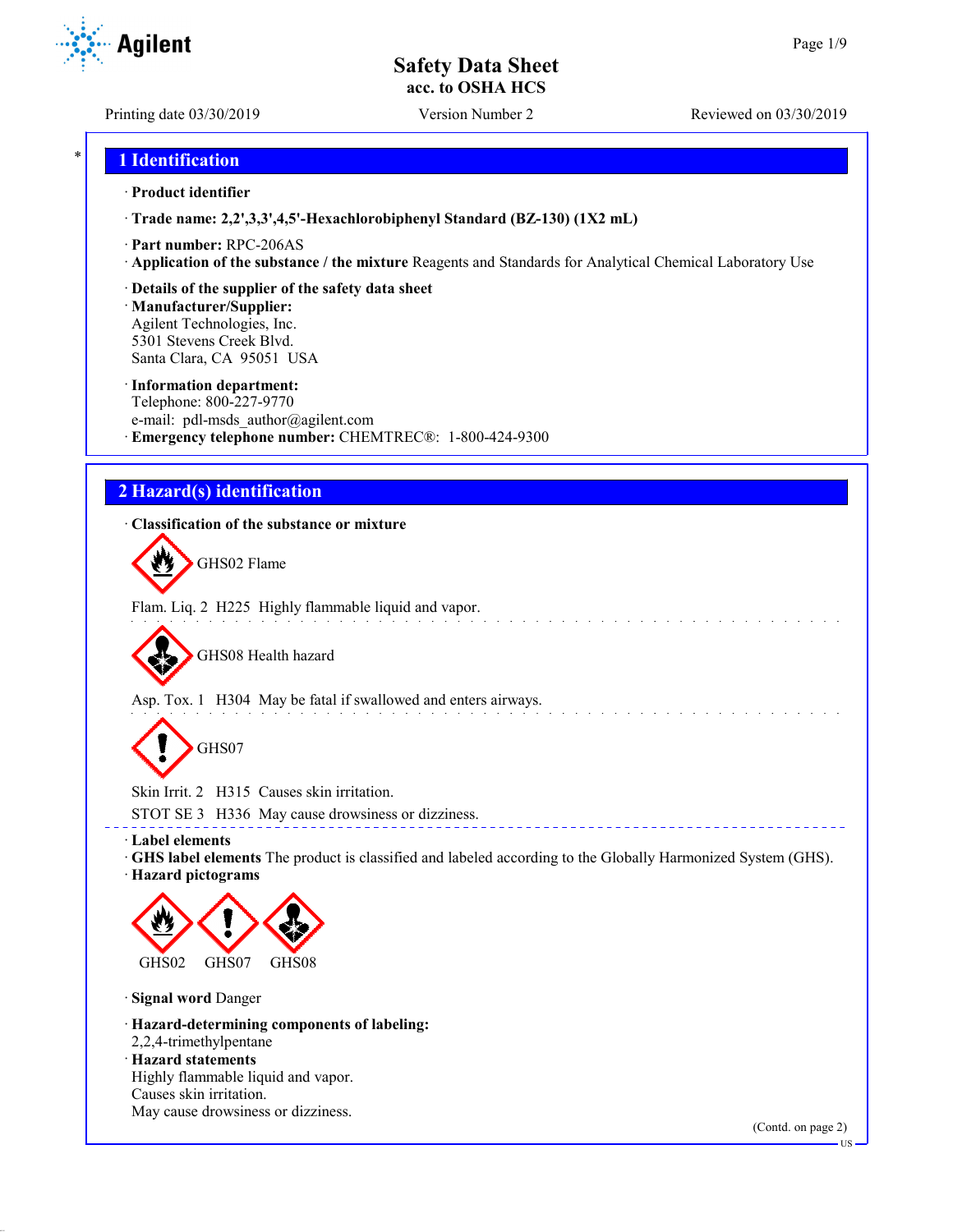Printing date 03/30/2019 Version Number 2 Reviewed on 03/30/2019

## **Trade name: 2,2',3,3',4,5'-Hexachlorobiphenyl Standard (BZ-130) (1X2 mL)**

(Contd. of page 1) May be fatal if swallowed and enters airways. · **Precautionary statements** Keep away from heat/sparks/open flames/hot surfaces. - No smoking. Ground/bond container and receiving equipment. Use explosion-proof electrical/ventilating/lighting/equipment. Use only non-sparking tools. Take precautionary measures against static discharge. Avoid breathing dust/fume/gas/mist/vapors/spray Wash thoroughly after handling. Use only outdoors or in a well-ventilated area. Wear protective gloves/protective clothing/eye protection/face protection. If swallowed: Immediately call a poison center/doctor. Specific treatment (see on this label). Do NOT induce vomiting. If on skin (or hair): Take off immediately all contaminated clothing. Rinse skin with water/shower. IF INHALED: Remove person to fresh air and keep comfortable for breathing. Call a poison center/doctor if you feel unwell. Take off contaminated clothing and wash it before reuse. If skin irritation occurs: Get medical advice/attention. In case of fire: Use for extinction: CO2, powder or water spray. Store in a well-ventilated place. Keep container tightly closed. Store in a well-ventilated place. Keep cool. Store locked up. Dispose of contents/container in accordance with local/regional/national/international regulations. · **Classification system:** · **NFPA ratings (scale 0 - 4)** 1 3  $\overline{0}$  $Health = 1$ Fire  $= 3$ Reactivity  $= 0$ · **HMIS-ratings (scale 0 - 4)** HEALTH FIRE REACTIVITY  $\boxed{0}$  Reactivity = 0  $\frac{1}{\Box}$  Health = 1  $3$  Fire = 3 · **Other hazards** · **Results of PBT and vPvB assessment** · **PBT:** Not applicable. · **vPvB:** Not applicable. **3 Composition/information on ingredients** · **Chemical characterization: Mixtures** · **Description:** Mixture of the substances listed below with nonhazardous additions.

· **Dangerous components:**

540-84-1 2,2,4-trimethylpentane 99.986%

(Contd. on page 3)

US

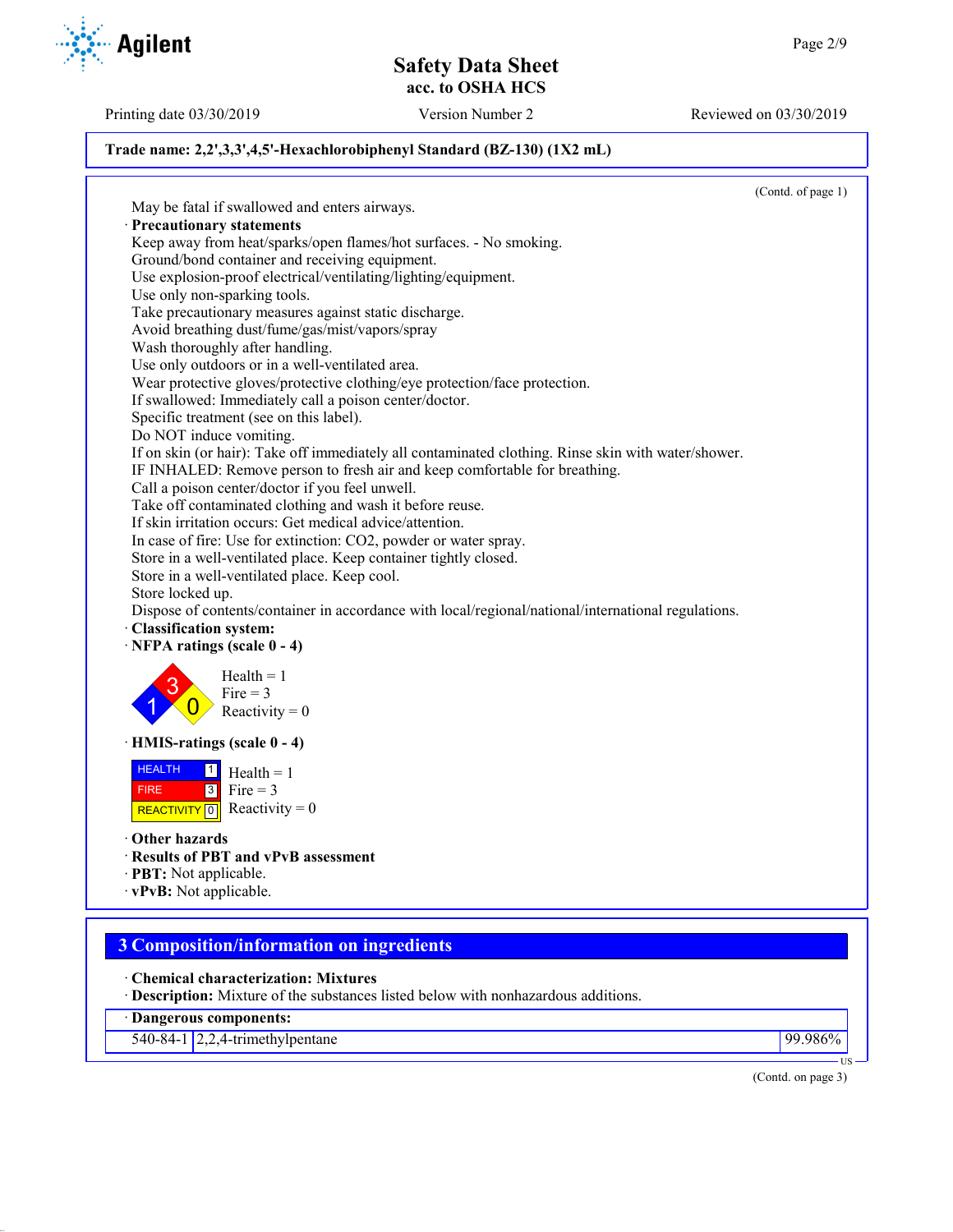Printing date 03/30/2019 Version Number 2 Reviewed on 03/30/2019

#### **Trade name: 2,2',3,3',4,5'-Hexachlorobiphenyl Standard (BZ-130) (1X2 mL)**

(Contd. of page 2)

### **4 First-aid measures**

- · **Description of first aid measures**
- · **General information:** Immediately remove any clothing soiled by the product.
- · **After inhalation:** In case of unconsciousness place patient stably in side position for transportation.
- · **After skin contact:** Immediately wash with water and soap and rinse thoroughly.
- · **After eye contact:** Rinse opened eye for several minutes under running water.
- · **After swallowing:** If symptoms persist consult doctor.
- · **Information for doctor:**
- · **Most important symptoms and effects, both acute and delayed** No further relevant information available.
- · **Indication of any immediate medical attention and special treatment needed**
- No further relevant information available.

## **5 Fire-fighting measures**

- · **Extinguishing media**
- · **Suitable extinguishing agents:**
- CO2, extinguishing powder or water spray. Fight larger fires with water spray or alcohol resistant foam.
- · **For safety reasons unsuitable extinguishing agents:** Water with full jet
- · **Special hazards arising from the substance or mixture** No further relevant information available.
- · **Advice for firefighters**
- · **Protective equipment:** No special measures required.

### **6 Accidental release measures**

· **Personal precautions, protective equipment and emergency procedures**

Wear protective equipment. Keep unprotected persons away.

- · **Environmental precautions:** Do not allow to enter sewers/ surface or ground water.
- · **Methods and material for containment and cleaning up:**
- Absorb with liquid-binding material (sand, diatomite, acid binders, universal binders, sawdust).

Dispose contaminated material as waste according to item 13.

- Ensure adequate ventilation.
- **Reference to other sections**
- See Section 7 for information on safe handling.
- See Section 8 for information on personal protection equipment.
- See Section 13 for disposal information.

#### · **Protective Action Criteria for Chemicals**

| $\cdot$ PAC-1: |                                                  |              |
|----------------|--------------------------------------------------|--------------|
|                | 540-84-1 $\sqrt{2,2,4}$ -trimethylpentane        | $230$ ppm    |
| $\cdot$ PAC-2: |                                                  |              |
|                | 540-84-1 $\sqrt{2,2,4}$ -trimethylpentane        | $830$ ppm    |
| $\cdot$ PAC-3: |                                                  |              |
|                | 540-84-1 $\left  2,2,4\right $ -trimethylpentane | $15000*$ ppm |
|                |                                                  | US –         |

(Contd. on page 4)

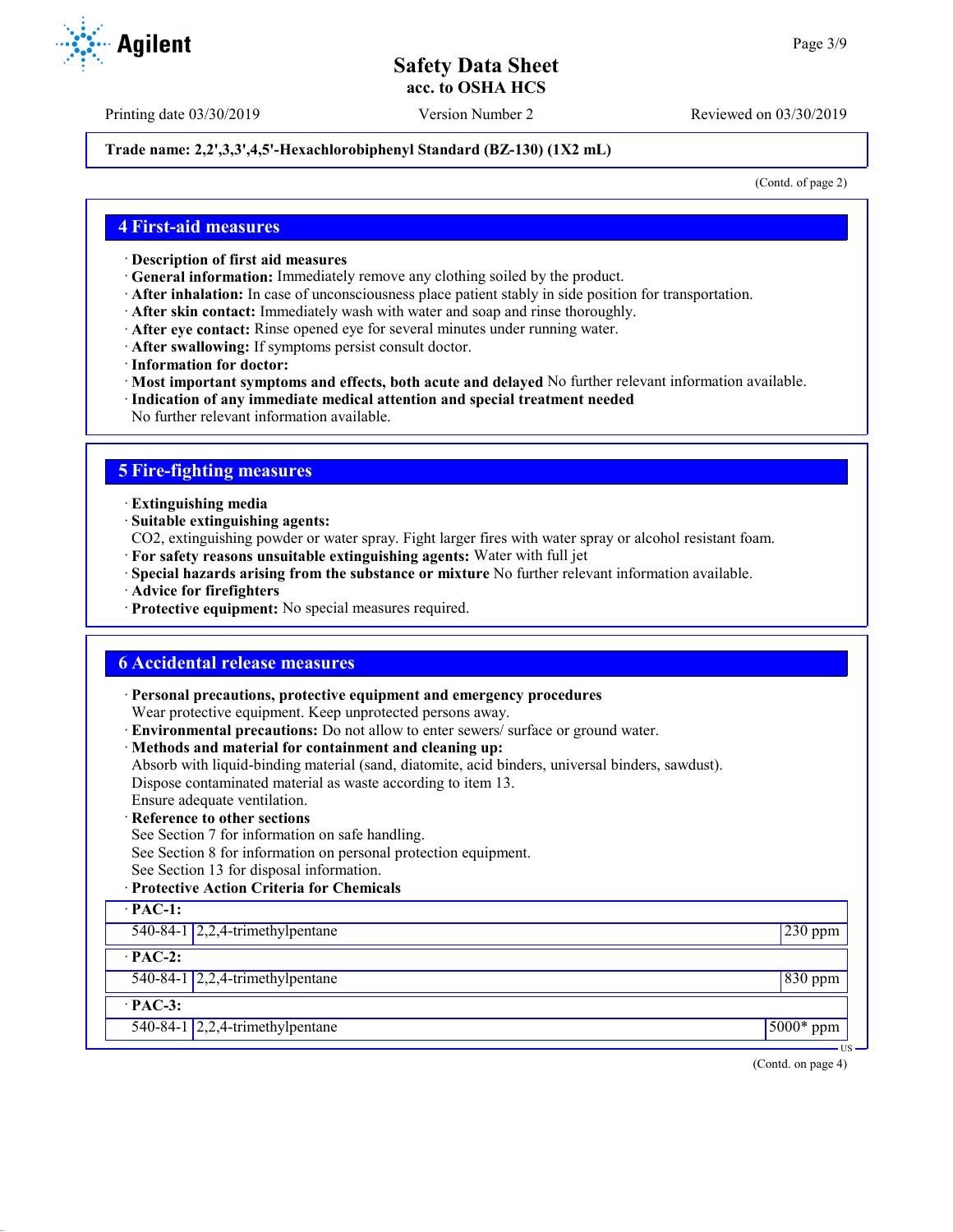Printing date 03/30/2019 Version Number 2 Reviewed on 03/30/2019

### **Trade name: 2,2',3,3',4,5'-Hexachlorobiphenyl Standard (BZ-130) (1X2 mL)**

(Contd. of page 3)

## **7 Handling and storage**

· **Handling:**

- · **Precautions for safe handling** Ensure good ventilation/exhaustion at the workplace. Prevent formation of aerosols.
- · **Information about protection against explosions and fires:** Keep ignition sources away - Do not smoke. Protect against electrostatic charges.
- · **Conditions for safe storage, including any incompatibilities**
- · **Storage:**
- · **Requirements to be met by storerooms and receptacles:** Store in a cool location.
- · **Information about storage in one common storage facility:** Not required.
- · **Further information about storage conditions:**
- Keep receptacle tightly sealed.

Store in cool, dry conditions in well sealed receptacles.

**Specific end use(s)** No further relevant information available.

### \* **8 Exposure controls/personal protection**

· **Additional information about design of technical systems:** No further data; see item 7.

· **Control parameters**

· **Components with limit values that require monitoring at the workplace:**

**540-84-1 2,2,4-trimethylpentane**

PEL Long-term value: 2350 mg/m<sup>3</sup>, 500 ppm n-Octane only

TLV Long-term value:  $1401 \text{ mg/m}^3$ , 300 ppm

· **Additional information:** The lists that were valid during the creation were used as basis.

#### · **Exposure controls**

#### · **Personal protective equipment:**

· **General protective and hygienic measures:**

Keep away from foodstuffs, beverages and feed.

- Immediately remove all soiled and contaminated clothing.
- Wash hands before breaks and at the end of work.
- Avoid contact with the skin.

Avoid contact with the eyes and skin.

#### · **Breathing equipment:**

When used as intended with Agilent instruments, the use of the product under normal laboratory conditions and with standard practices does not result in significant airborne exposures and therefore respiratory protection is not needed.

Under an emergency condition where a respirator is deemed necessary, use a NIOSH or equivalent approved device/equipment with appropriate organic or acid gas cartridge.

#### · **Protection of hands:**

Although not recommended for constant contact with the chemicals or for clean-up, nitrile gloves 11-13 mil thickness are recommended for normal use. The breakthrough time is 1 hr. For cleaning a spill where there is direct contact of the chemical, butyl rubber gloves are recommended 12-15 mil thickness with breakthrough times exceeding 4 hrs. Supplier recommendations should be followed.

(Contd. on page 5)

US

**Agilent**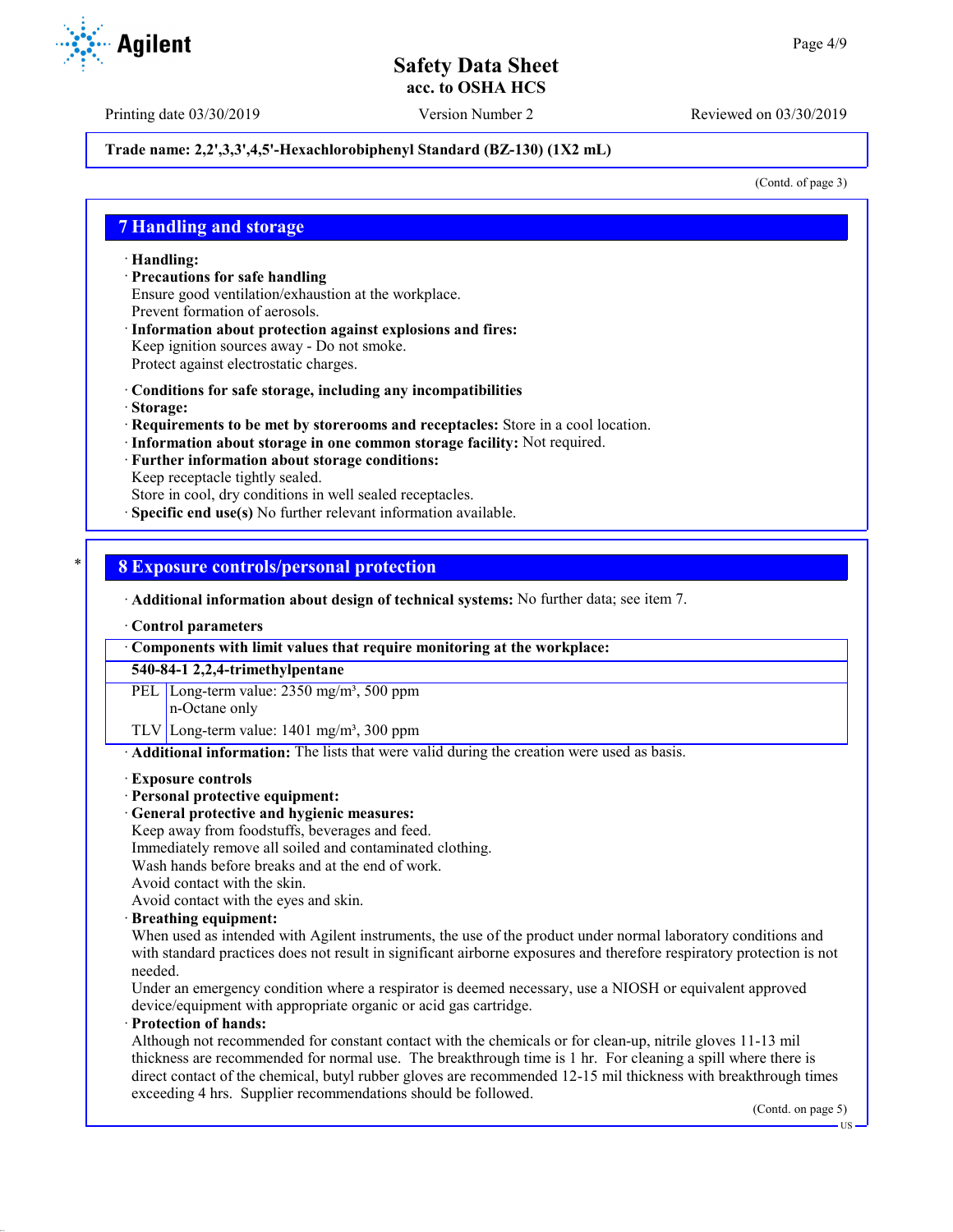Printing date 03/30/2019 Version Number 2 Reviewed on 03/30/2019

## **Trade name: 2,2',3,3',4,5'-Hexachlorobiphenyl Standard (BZ-130) (1X2 mL)**

(Contd. of page 4)

· **Material of gloves**

For normal use: nitrile rubber, 11-13 mil thickness

For direct contact with the chemical: butyl rubber, 12-15 mil thickness

· **Penetration time of glove material**

For normal use: nitrile rubber: 1 hour

- For direct contact with the chemical: butyl rubber: >4 hours
- · **Eye protection:**

Tightly sealed goggles

# **9 Physical and chemical properties**

| · Information on basic physical and chemical properties                                             |                                                                                               |
|-----------------------------------------------------------------------------------------------------|-----------------------------------------------------------------------------------------------|
| <b>General Information</b>                                                                          |                                                                                               |
| · Appearance:<br>Form:                                                                              | Fluid                                                                                         |
| Color:                                                                                              | Colorless                                                                                     |
| · Odor:                                                                                             | Nearly odorless                                                                               |
| Odor threshold:                                                                                     | Not determined.                                                                               |
| · pH-value:                                                                                         | Not determined.                                                                               |
| · Change in condition<br><b>Melting point/Melting range:</b><br><b>Boiling point/Boiling range:</b> | $-107$ °C ( $-160.6$ °F)<br>99 °C (210.2 °F)                                                  |
| · Flash point:                                                                                      | $-12$ °C (10.4 °F)                                                                            |
| · Flammability (solid, gaseous):                                                                    | Not applicable.                                                                               |
| · Ignition temperature:                                                                             | 410 °C (770 °F)                                                                               |
| · Decomposition temperature:                                                                        | Not determined.                                                                               |
| · Auto igniting:                                                                                    | Product is not selfigniting.                                                                  |
| · Danger of explosion:                                                                              | Product is not explosive. However, formation of explosive air/vapor<br>mixtures are possible. |
| <b>Explosion limits:</b>                                                                            |                                                                                               |
| Lower:                                                                                              | 1.1 Vol $%$                                                                                   |
| Upper:                                                                                              | 6 Vol %                                                                                       |
| $\cdot$ Vapor pressure at 20 °C (68 °F):                                                            | 41.25 hPa (30.9 mm Hg)                                                                        |
| $\cdot$ Density at 20 °C (68 °F):                                                                   | $0.692$ g/cm <sup>3</sup> (5.77474 lbs/gal)                                                   |
| · Relative density                                                                                  | Not determined.                                                                               |
| · Vapor density                                                                                     | Not determined.                                                                               |
| · Evaporation rate                                                                                  | Not determined.                                                                               |
| · Solubility in / Miscibility with                                                                  |                                                                                               |
| Water:                                                                                              | Not miscible or difficult to mix.                                                             |
| · Partition coefficient (n-octanol/water): Not determined.                                          |                                                                                               |
|                                                                                                     | (Contd. on page 6)                                                                            |

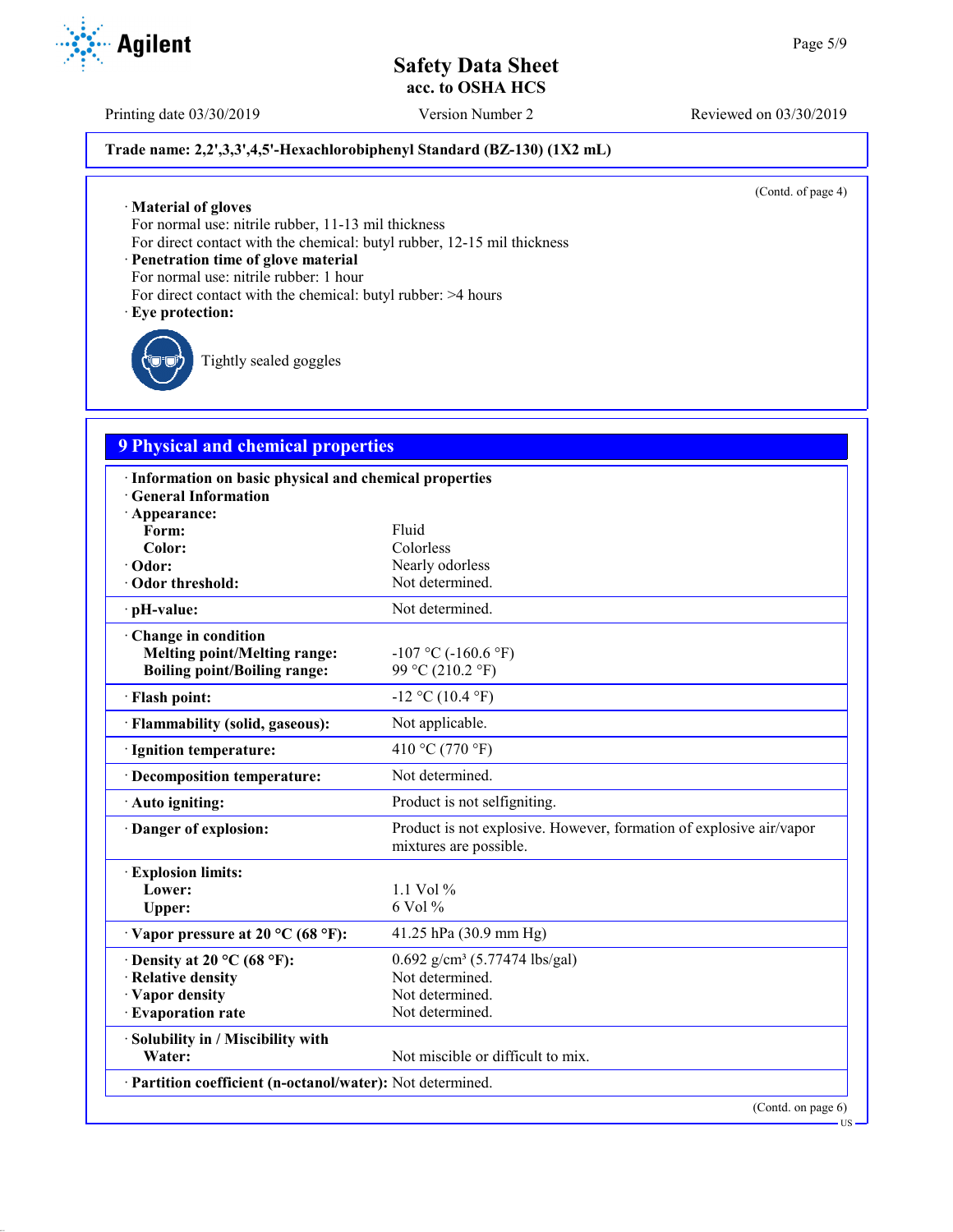

Printing date 03/30/2019 Version Number 2 Reviewed on 03/30/2019

### **Trade name: 2,2',3,3',4,5'-Hexachlorobiphenyl Standard (BZ-130) (1X2 mL)**

|                           | (Contd. of page $5$ )                      |  |
|---------------------------|--------------------------------------------|--|
| · Viscosity:<br>Dynamic:  | Not determined.                            |  |
| Kinematic:                | Not determined.                            |  |
| Solvent content:          |                                            |  |
| <b>Organic solvents:</b>  | $100.0\%$                                  |  |
| <b>VOC</b> content:       | $99.99\%$                                  |  |
|                           | 999.9 g/l / 8.34 lb/gal                    |  |
| $\cdot$ Other information | No further relevant information available. |  |

# **10 Stability and reactivity**

· **Reactivity** No further relevant information available.

- · **Chemical stability**
- · **Thermal decomposition / conditions to be avoided:** No decomposition if used according to specifications.
- · **Possibility of hazardous reactions** No dangerous reactions known.
- · **Conditions to avoid** No further relevant information available.
- · **Incompatible materials:** No further relevant information available.
- · **Hazardous decomposition products:** No dangerous decomposition products known.

### **11 Toxicological information**

· **Information on toxicological effects**

· **Acute toxicity:**

· **LD/LC50 values that are relevant for classification:**

# **ATE (Acute Toxicity Estimate)**

Dermal LD50 >2,000 mg/kg (rabbit) Inhalative  $LC50/4$  h  $>33.5$  mg/L (rat)

#### **540-84-1 2,2,4-trimethylpentane**

| Oral           | LD50 | $\ge$ 5,000 mg/kg (rat)                  |
|----------------|------|------------------------------------------|
| Dermal $ LD50$ |      | $ >2,000$ mg/kg (rabbit)                 |
|                |      | Inhalative LC50/4 h $>$ 33.52 mg/L (rat) |

· **Primary irritant effect:**

- · **on the skin:** Irritant to skin and mucous membranes.
- · **on the eye:** No irritating effect.
- · **Sensitization:** No sensitizing effects known.
- · **Additional toxicological information:**

The product shows the following dangers according to internally approved calculation methods for preparations: Irritant

#### · **Carcinogenic categories**

· **IARC (International Agency for Research on Cancer)**

None of the ingredients is listed.

## · **NTP (National Toxicology Program)**

None of the ingredients is listed.

(Contd. on page 7)

US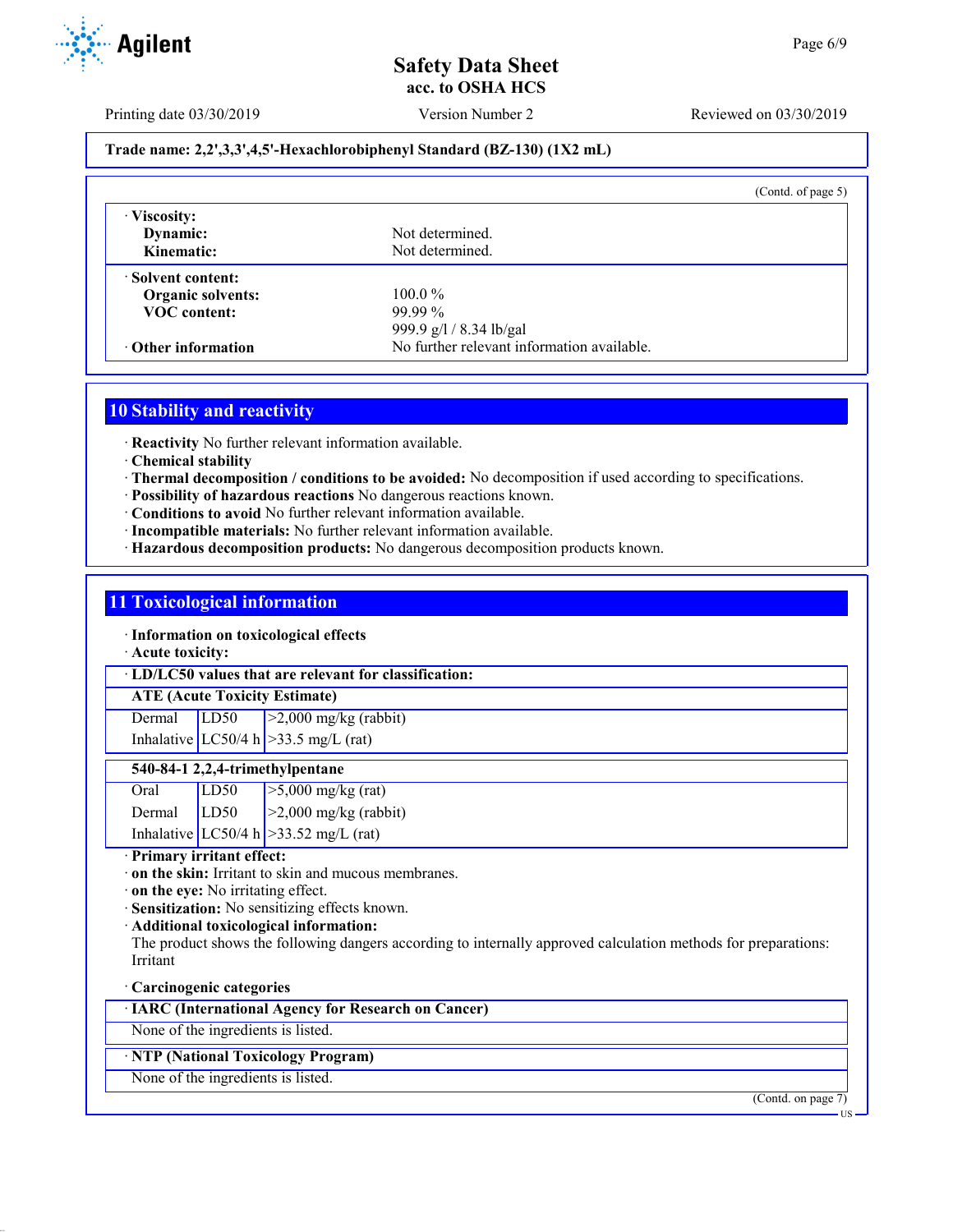Printing date 03/30/2019 Version Number 2 Reviewed on 03/30/2019

**Trade name: 2,2',3,3',4,5'-Hexachlorobiphenyl Standard (BZ-130) (1X2 mL)**

(Contd. of page 6)

#### · **OSHA-Ca (Occupational Safety & Health Administration)**

None of the ingredients is listed.

# **12 Ecological information**

#### · **Toxicity**

- · **Aquatic toxicity:** No further relevant information available.
- · **Persistence and degradability** No further relevant information available.
- · **Behavior in environmental systems:**
- · **Bioaccumulative potential** No further relevant information available.
- · **Mobility in soil** No further relevant information available.
- · **Additional ecological information:**

## · **General notes:**

Water hazard class 2 (Self-assessment): hazardous for water

Do not allow product to reach ground water, water course or sewage system.

Danger to drinking water if even small quantities leak into the ground.

- · **Results of PBT and vPvB assessment**
- · **PBT:** Not applicable.
- · **vPvB:** Not applicable.
- · **Other adverse effects** No further relevant information available.

## **13 Disposal considerations**

· **Waste treatment methods**

· **Recommendation:**

Must not be disposed of together with household garbage. Do not allow product to reach sewage system.

· **Uncleaned packagings:**

· **Recommendation:** Disposal must be made according to official regulations.

| ⋅ UN-Number                |                                   |  |
|----------------------------|-----------------------------------|--|
| · DOT, IMDG, IATA          | UN1262                            |  |
| · UN proper shipping name  |                                   |  |
| $\cdot$ DOT                | Octanes mixture                   |  |
| $\cdot$ IMDG               | OCTANES mixture, MARINE POLLUTANT |  |
| $\cdot$ IATA               | <b>OCTANES</b> mixture            |  |
| Transport hazard class(es) |                                   |  |
| · DOT, IATA                |                                   |  |
|                            |                                   |  |
| · Class                    | 3 Flammable liquids               |  |

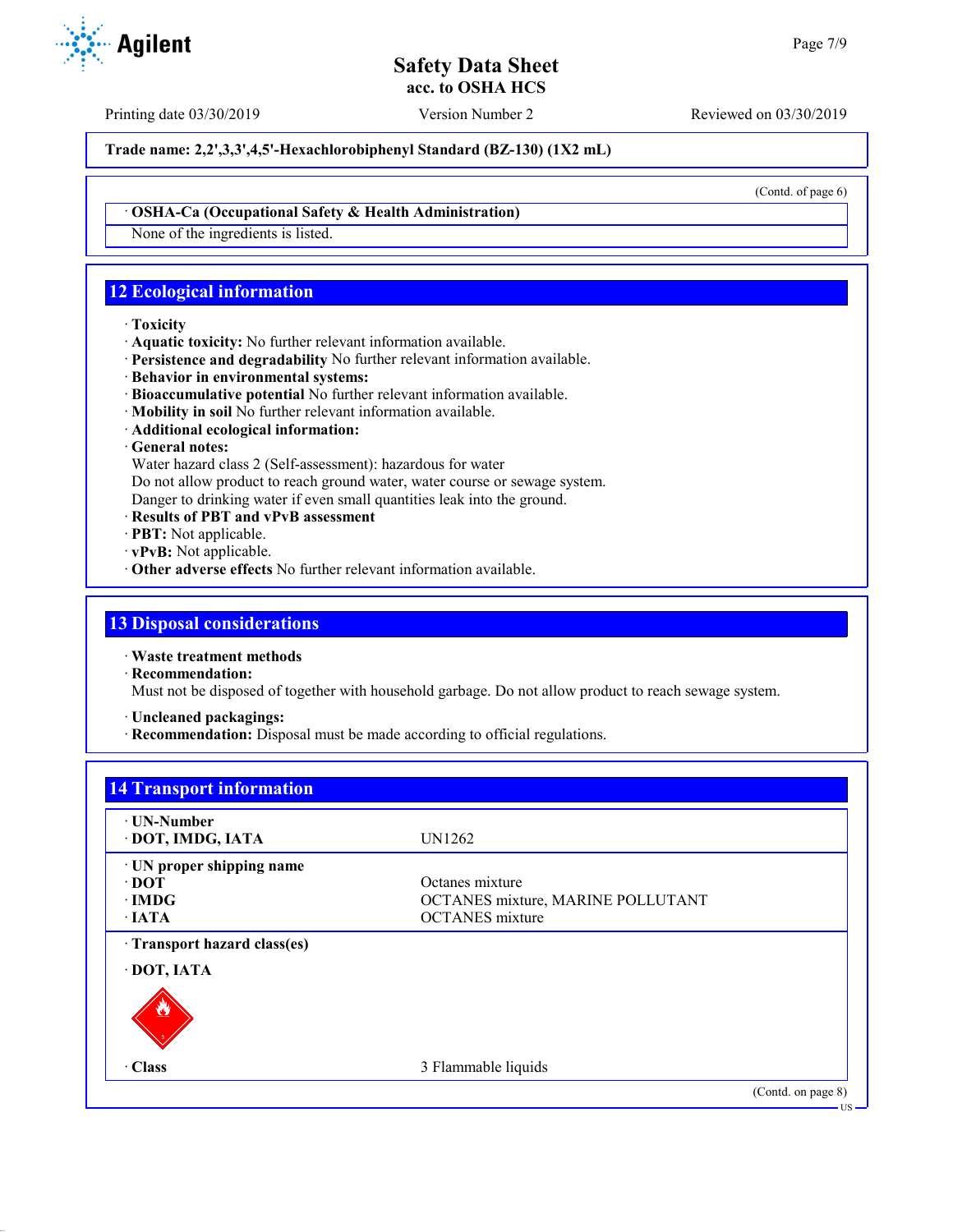**Agilent** 

#### Printing date 03/30/2019 Version Number 2 Reviewed on 03/30/2019

# **Trade name: 2,2',3,3',4,5'-Hexachlorobiphenyl Standard (BZ-130) (1X2 mL)**

|                                            | (Contd. of page 7)                                                                |
|--------------------------------------------|-----------------------------------------------------------------------------------|
| $\cdot$ Label                              | 3                                                                                 |
| $\cdot$ IMDG                               |                                                                                   |
|                                            |                                                                                   |
| · Class                                    | 3 Flammable liquids                                                               |
| · Label                                    | 3                                                                                 |
| · Packing group                            |                                                                                   |
| · DOT, IMDG, IATA                          | $\mathbf{I}$                                                                      |
| · Environmental hazards:                   | Product contains environmentally hazardous substances: 2,2,4-<br>trimethylpentane |
| · Marine pollutant:                        | Symbol (fish and tree)                                                            |
| Special precautions for user               | Warning: Flammable liquids                                                        |
| Danger code (Kemler):                      | 33                                                                                |
| · EMS Number:                              | $F-E,S-E$                                                                         |
| · Stowage Category                         | B                                                                                 |
| Transport in bulk according to Annex II of |                                                                                   |
| <b>MARPOL73/78 and the IBC Code</b>        | Not applicable.                                                                   |
| · Transport/Additional information:        |                                                                                   |
| $\cdot$ DOT                                |                                                                                   |
| · Quantity limitations                     | On passenger aircraft/rail: 5 L                                                   |
|                                            | On cargo aircraft only: 60 L                                                      |
| $\cdot$ IMDG                               |                                                                                   |
| · Limited quantities (LQ)                  | 1L                                                                                |
| · Excepted quantities (EQ)                 | Code: E2                                                                          |
|                                            | Maximum net quantity per inner packaging: 30 ml                                   |
|                                            | Maximum net quantity per outer packaging: 500 ml                                  |
| · UN "Model Regulation":                   | UN 1262 OCTANES MIXTURE, 3, II, ENVIRONMENTALLY<br><b>HAZARDOUS</b>               |

# **15 Regulatory information**

· **Safety, health and environmental regulations/legislation specific for the substance or mixture** · **Sara**

· **Section 355 (extremely hazardous substances):**

None of the ingredients is listed.

· **Section 313 (Specific toxic chemical listings):**

None of the ingredients is listed.

· **TSCA (Toxic Substances Control Act):**

540-84-1 2,2,4-trimethylpentane

(Contd. on page 9)

US